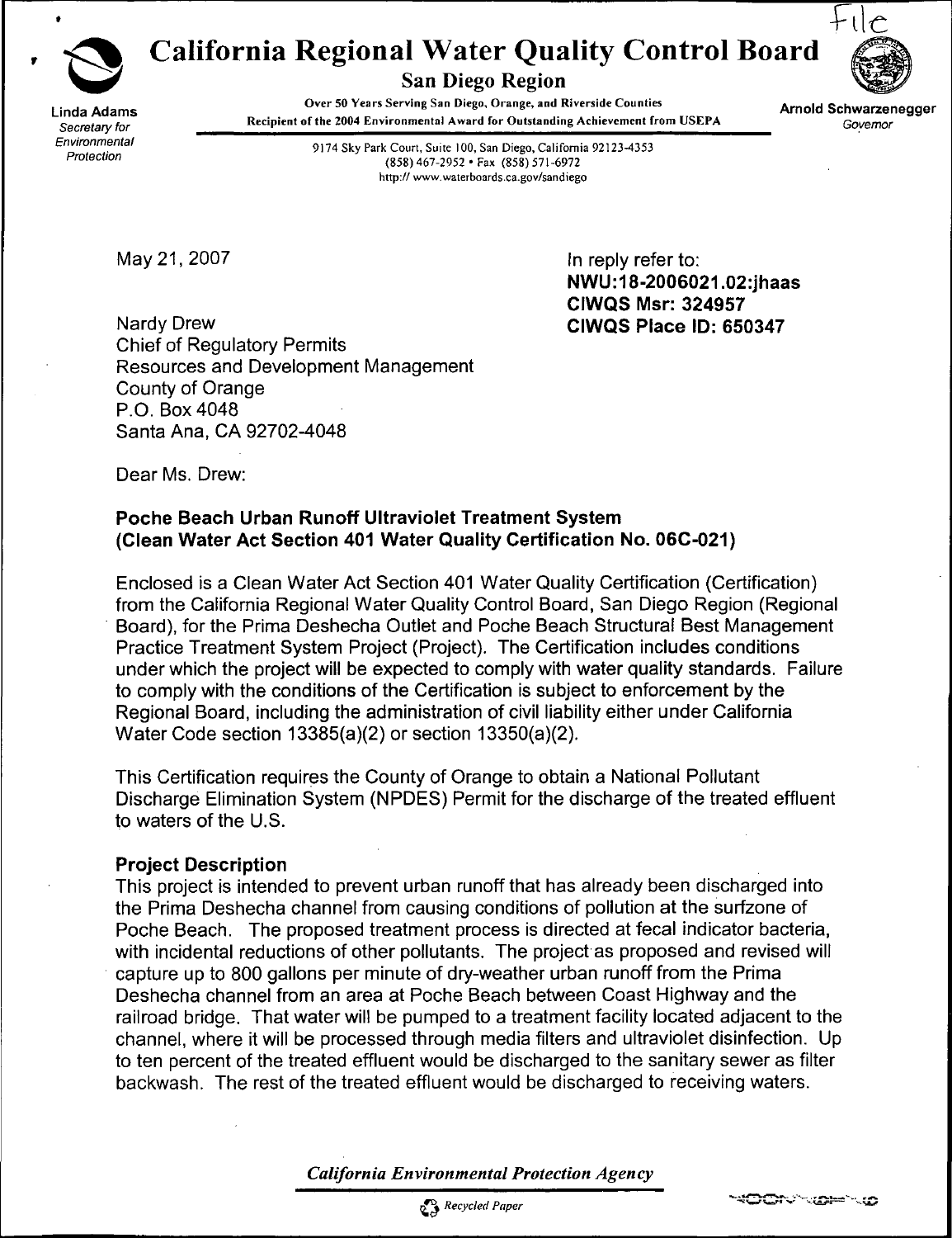#### The Municipal Storm Water Permit Regulates Discharges into and from the Municipal Storm Sewer System

The Regional Board no longer considers it appropriate to continue an interim approach of using the Municipal Storm Water Permit for regulating discharges from treatment facilities that extract water that has already been discharged to a water of the U.S. Discharges of urban runoff from the municipal storm drain system into the Prima Deshecha channel are subject to requirements established in the Regional Board Order No. R9-2002-01 (the Municipal Storm Water Permit.)<sup>1</sup> Discharges from facilities that extract and process water must meet water quality standards, including numeric water quality objectives for applicable beneficial uses in the receiving waters. As proposed, the discharge from the Poche Beach treatment facility may not meet numeric standards for a suite of metals and may contain toxic substances in concentrations that are toxic.<sup>2</sup>

In July 2002, the County proposed a similar project. At that time, the proposed point of discharge was to be near the extraction point, rather than the ocean. The Regional Board then issued an investigative order to the County of Orange and City of San Clemente to identify sources of bacteria in the watershed and implement best management practices to reduce those sources from entering the storm drain system.<sup>3</sup> In that July 2002 letter, the Regional Board also outlined a temporary approach to permitting discharges from an end-of-stream disinfection facility.<sup>4</sup>

The County has produced two subsequent reports regarding the sources and fate of bacteria in the Prima Deshecha watershed. Together these reports indicate that the majority of the bacteria in the channel is originating in the upper, developed portions of the watershed (downstream of the Prima Deshecha Landfill),<sup>5</sup> and that re-growth of bacteria in the lagoon is generally not a significant threat.<sup>6</sup>

California Environmental Protection Agency

Recycled Paper

<sup>&</sup>lt;sup>1</sup> Waste Discharge Requirements for Discharges of Urban Runoff from the Municipal Separate Storm Sewer Systems (MS4s) Draining the Watersheds of the County of Orange, the Incorporated Cities of Orange County, and the Orange County Flood Control District within the San Diego Region. National Pollutant Discharge Elimination System (NPDES) MS4 Permit No. CAS0108740.

<sup>2</sup> Based on a review of data in the 2005-06 Municipal NPDES annual report and "Water Quality Summary for Prima Deshecha Channel at Poche Beach." March 17, 2007 Memorandum from Tetra Tech, Inc., to the County of Orange.

 $3$  See letter dated July 3, 2002, to Chris Crompton (County of Orange) and Tom Bonigut (City of San Clemente), subject "Exceedances of Water Quality Standards At Poche Beach And The Proposal For A Poche Creek Treatment Facility."

<sup>&</sup>lt;sup>4</sup> The Regional Board would consider the County's 2002 proposal for the Poche Creek Treatment Facility as an interim measure for abating pollutants in MS4 discharges if certain water quality monitoring and BMP implementation conditions were implemented.

<sup>&</sup>lt;sup>5</sup> Prima Deshecha Cañada Watershed: Poche Beach Bacterial Source Tracking Investigation Abbreviated Report (November 2006).

<sup>6</sup> Final Report for Poche Beach Urban Runoff Ultraviolet Light Bacteria Disinfection Project, CBI Grant No. 23, Agreement No. 01-236-550-1 (April 13. 2005)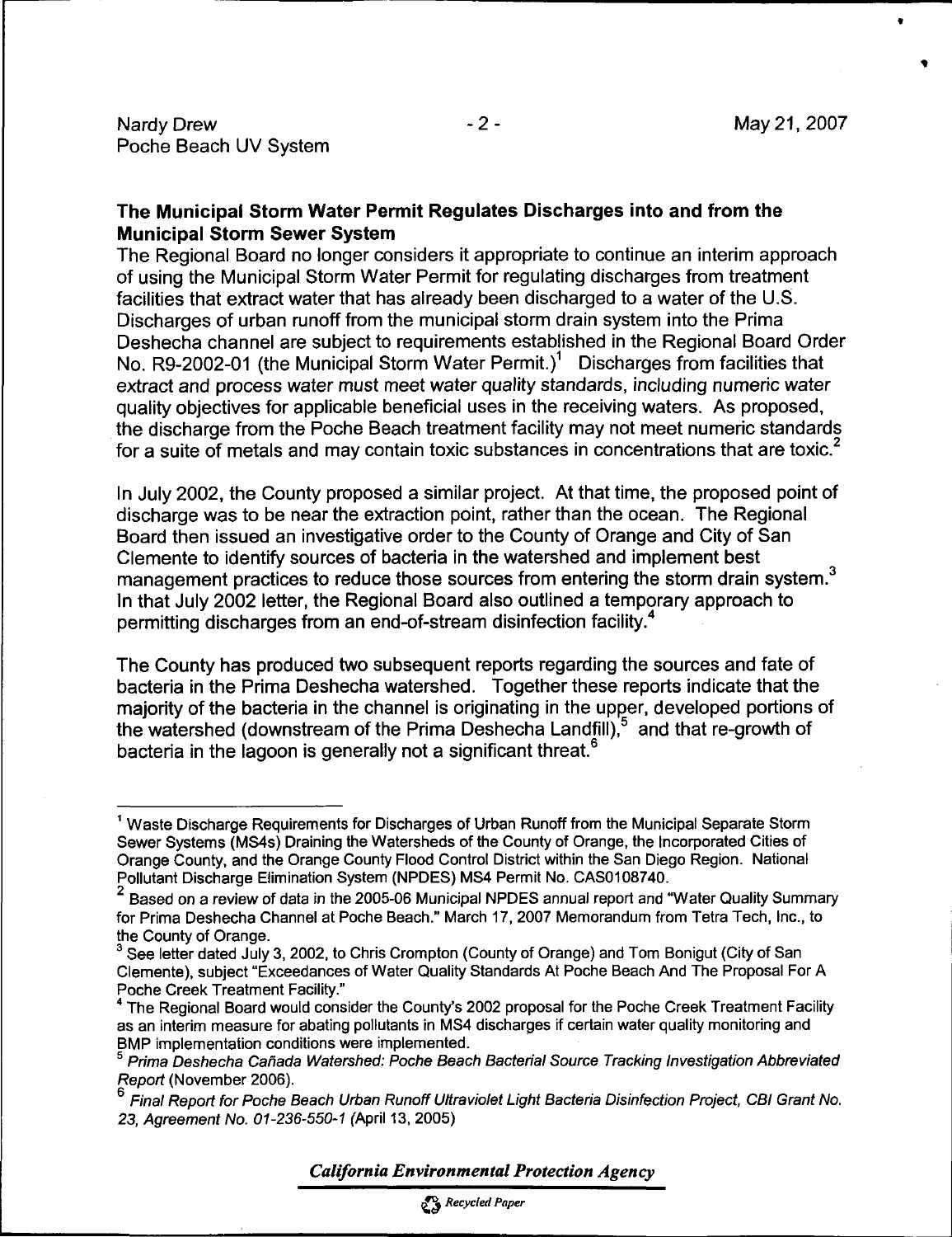Nardy Drew **- 3 - May 21, 2007** Poche Beach UV System

As described in the July 2002 letter, the Regional Board expects the City of San Clemente and the County of Orange, where applicable, to implement and evaluate targeted management measures in response to these reports. Such measures may reduce the need for extensive treatment at the mouth of the creek.

The heading portion of this letter includes a Regional Board code number noted after "In reply refer to:" In order to assist us in the processing of your correspondence please include this code number in the heading or subject line portion of all correspondence and reports to the Regional Board pertaining to this matter.

If you have any questions or need further clarification, please contact Jeremy Haas directly at 858-467-2735 or jhaas@waterboards.ca.gov.

Respectfully,

**N H. ROBERTUS Executive Officer** 

JHR:js:ich File No. 18-2006021.02 CIWQS Msr: 324957 CIWQS Place ID: 650347

Enclosure: Clean Water Act Section 401 Water Quality Certification No. 06C-021

#### cc: [all via email only]

Forrest Vanderbilt; U.S. Army Corps of Engineers; Regulatory Branch; P.O. Box 532711; Los Angeles, CA 90053-2325;

State Water Resources Control Board; Division of Water Quality; 401 Water Quality Certification and Wetlands Unit; Attn: Bill Orme;

Tim Vendlinsky; Wetlands Regulatory Office; U.S. Environmental Protection Agency, Region 9; 75 Hawthorne Street; San Francisco, CA 94105

- Laura Peters; State Water Resources Control Board; Division of Water Quality; Clean Beach Initiative Program
- Jack Gregg, Water Quality Unit Supervisor; California Coastal Commission; 45 Fremont Street, Suite 2000; San Francisco, CA 94105

Tom Bonigut, City of San Clemente; 910 Calle Negocio, Suite 100. San Clemente. CA 92673

Larry McKenney. Manager; Resources and Development Management Dept.; Watershed & Coastal Resources; County of Orange; P.O. Box 4048; Santa Ana, CA 92702-4048

Donal S. Russell, General Manager; Capistrano Bay Community Services District; 35000 Beach Road; Capistrano Beach, CA 92624

Richard Gardner, South Coast Water District; 31592 West Street; Laguna Beach. CA 92652

Mike Dunbar, Executive Director, South Coast Water District; 31592 West Street; Laguna Beach, CA 92652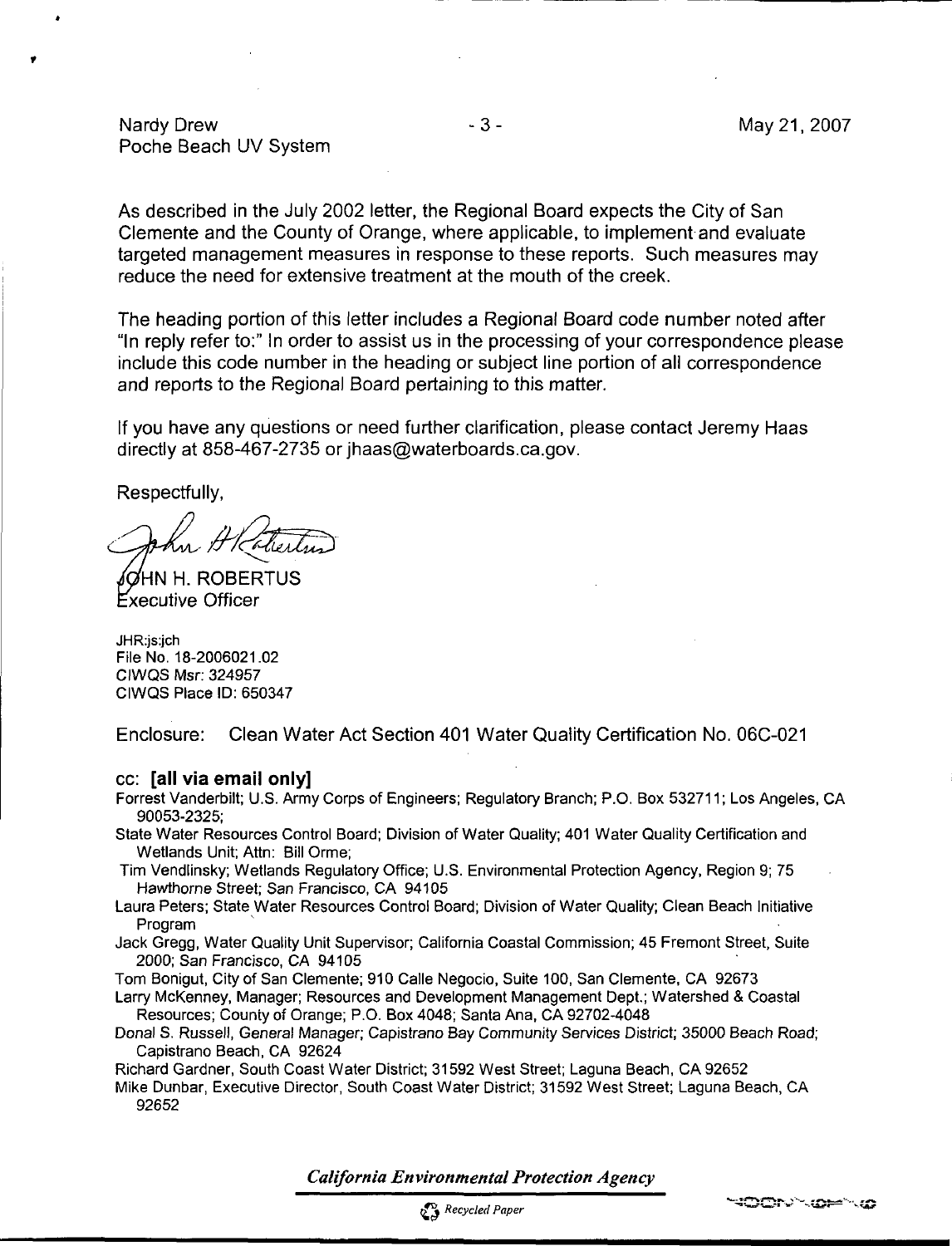

Linda Adams Secretary for Environmental Protection

# California Regional Water Quality Control Board

San Diego Region



Over 50 Years Serving San Diego, Orange, and Riverside Counties Recipient of the 2004 Environmental Award for Outstanding Achievement from USEPA

> 9174 Sky Park Court, Suite 100, San Diego, Califomia 92123-4353 (858) 467-2952 • Fax (858) 571 -6972 http://www.waterboards.ca.gov/sandiego

Action on Request for Clean Water Act Section 401 Water Quality Certification and Waiver of Waste Discharge Requirements for Discharge of Dredged and/or Fill Materials

- PROJECT: Prima Deshecha Outlet and Poche Beach Structural Best Management Practice Treatment System Project (401 Project No. 06C-021) (WDID no. 9 000001433) (CIWQS Reg Msr 324957)
- APPLICANT: Nardy Drew, Chief of Regulatory Permits County of Orange, Resources and Development Management P.O. Box 4048 Santa Ana, CA 92702-4048

### ACTION:

- $\Box$  Order for Low Impact Certification
- Order for Technically-conditioned **Certification**
- 0 Waiver of Waste Discharge Requirements

 $\Box$  Order for Denial of Certification

# STANDARD CONDITIONS:

The following three standard conditions apply to all Certification actions, except as noted under Condition 3 for denials (Action 3).

- 1. This Certification action is subject to modification or revocation upon administrative or judicial review, including review and amendment pursuant to section 13330 of the California Water Code and section 3867 of Title 23 of the California Code of Regulations (23 CCR).
- 2. This Certification action is not intended and must not be construed to apply to any discharge from any activity involving a hydroelectric facility requiring a Federal Energy Regulatory Commission (FERC) license or an amendment to a FERC license unless the pertinent Certification application was filed pursuant to 23 CCR subsection 3855(b) and the application specifically identified that a FERC license or amendment to a FERC license for a hydroelectric facility was being sought.
- 3. The validity of any non-denial Certification action (Actions 1 and 2) must be conditioned upon total payment of the full fee required under 23 CCR section 3833, unless otherwise stated in writing by the certifying agency.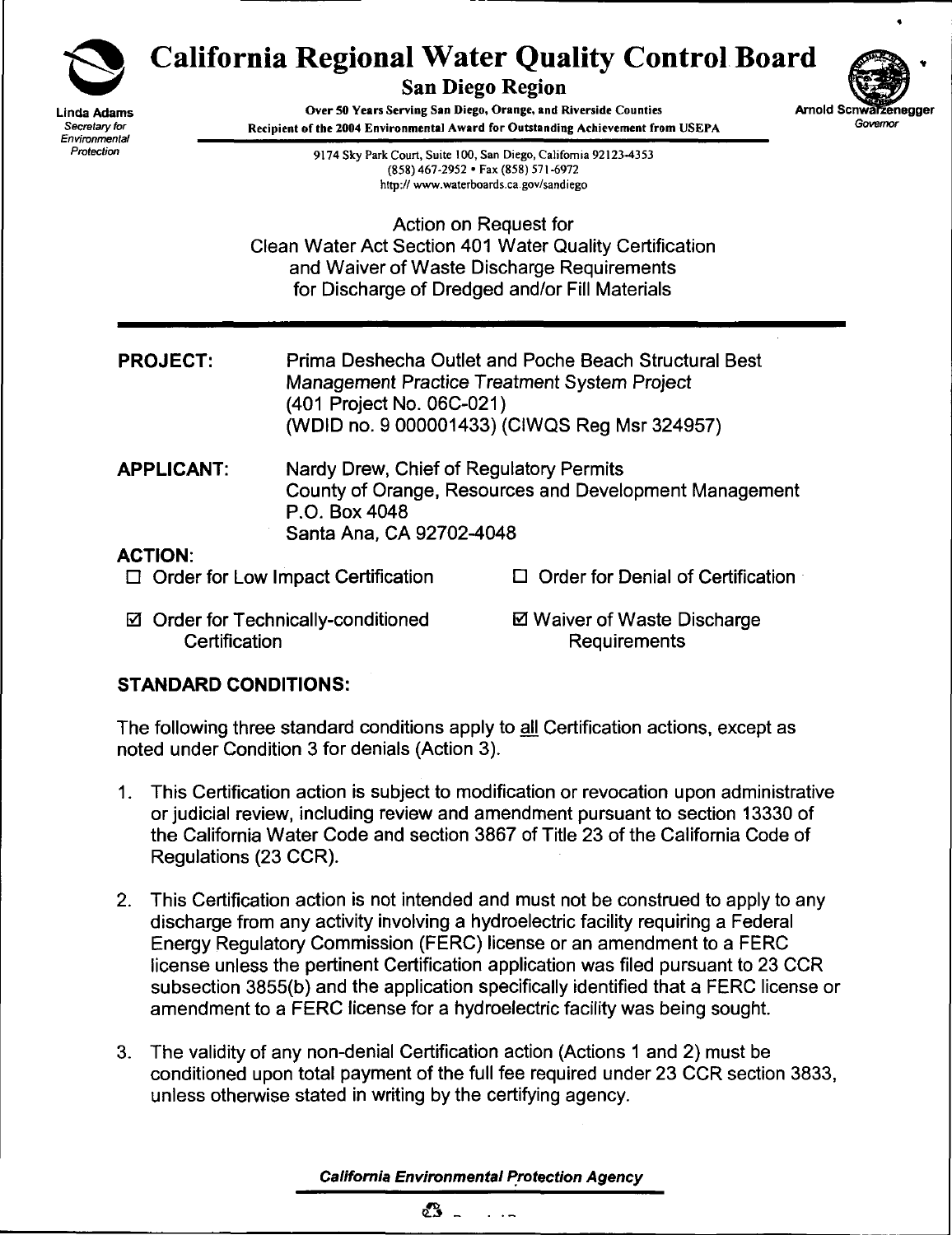## ADDITIONAL CONDITIONS:

In addition to the three standard conditions, the County of Orange must satisfy the following:

## A. GENERAL CONDITIONS

- 1. The County of Orange must construct the project as proposed by the engineering plans, specifications and technical reports submitted to the California Regional Water Quality Control Board, San Diego Region (Regional Board), with the application for Clean Water Act Section 401 Water Quality Certification (Certification) and all subsequent submittals required as part of this Certification, and as generally described in Attachment 1. The conditions within this Certification supersede conflicting provisions within such plans submitted prior to the Certification action.
- 2. This Certification does not apply to discharges of dredged or fill material associated with maintenance dredging or excavation activities within the tidal or pond areas. Current maintenance dredging and excavation activities are conducted pursuant to a Certification from the State Water Resources Control Board (State Water Board) dated November 19, 2003.
- 3. Waste discharge requirements are waived for the discharge of dredged and/or fill material necessary to construct the project infrastructure. This waiver does not apply to the discharge of effluent from the treatment facility. The County of Orange must obtain an individual National Pollutant Discharge Elimination System (NPDES) Permit for the discharge of the treated effluent to waters of the U.S. from the proposed facility.
- 4. The County of Orange must maintain a copy of this Certification at the project site so as to be available at all times to site personnel and agencies.
- 5. The County of Orange must permit the Regional Board or its authorized representative at all times, upon presentation of credentials:
	- a. Entry .onto project premises, including all areas on which wetland fill or wetland mitigation is located or in which records are kept.
	- b. Access to copy any records required to be kept under the terms and conditions of this Certification.
	- c. Inspection of any treatment equipment, monitoring equipment, or monitoring method required by this Certification.
	- d. Sampling of any discharge or surface water covered by this Order.
- 6. The County of Orange must notify the Regional Board within 24 hours of any unauthorized discharge to waters of the U.S. and/or State; measures that were

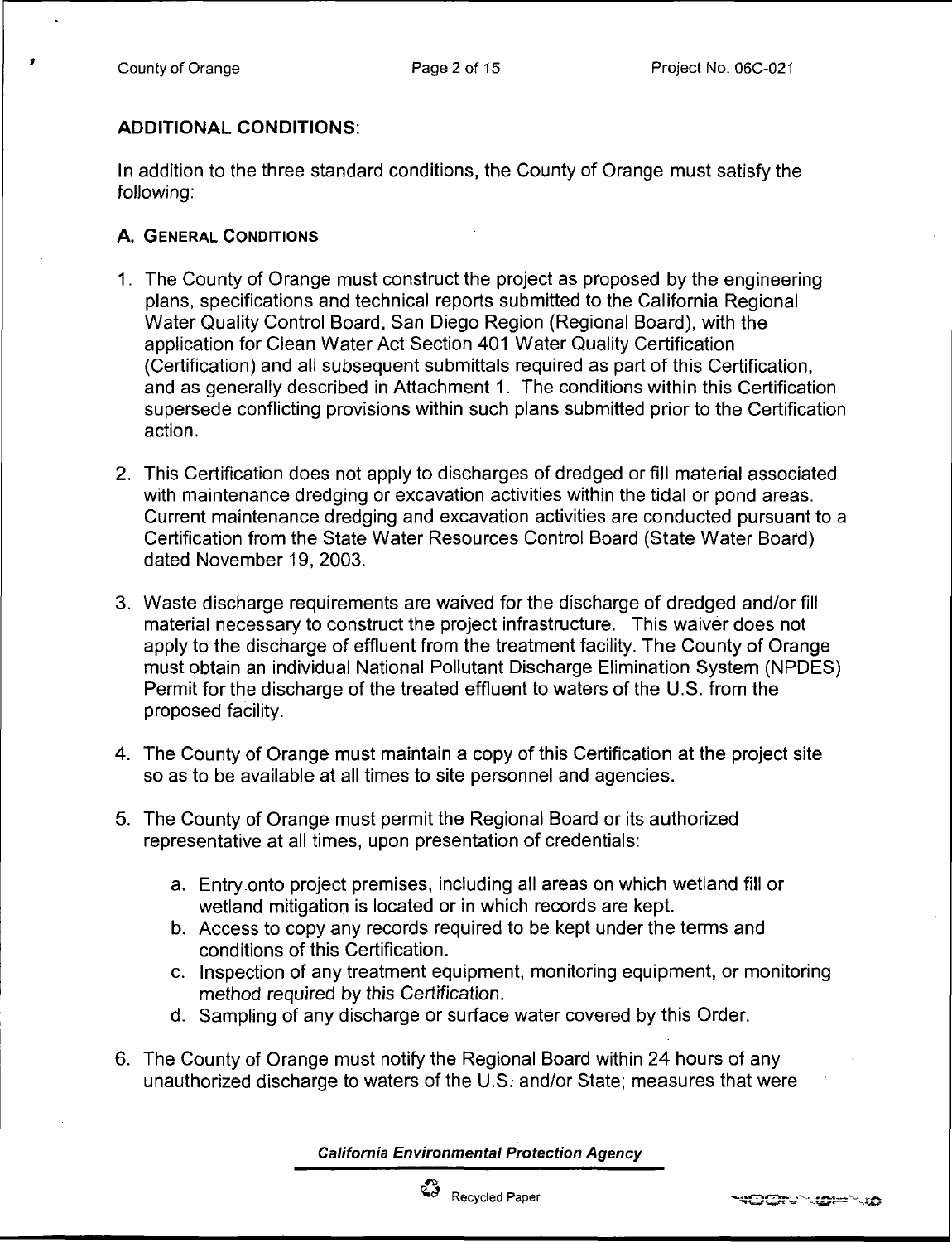implemented to stop and contain the discharge; measures implemented to clean-up the discharge; the volume and type of materials discharged and recovered; and additional best management practice (BMPs) or other measures that will be implemented to prevent future discharges.

- 7. The County of Orange must, at all times, maintain appropriate types and sufficient quantities of materials onsite to contain any spill or inadvertent release of materials that may cause a condition of pollution or nuisance if the materials reach waters of the U.S. and/or State.
- 8. This Certification is not transferable to any person except after notice to the Executive Officer of the Regional Board. The County of Orange must notify the Regional Board of any change in ownership of the project area. Notification must include, but not be limited to, a statement that the property owner has provided the purchaser with a copy of the Certification and that the purchaser understands the permit requirements and must implement them; the seller and purchaser must sign and date the notification. Notification must be provided within five days of the sale of the property.
- 9. In the event of any violation or threatened violation of the conditions of this Certification, the violation or threatened violation must be subject to any remedies, penalties, process or sanctions as provided for under State law. For purposes of section 401(d) of the Clean Water Act, the applicability of any State law authorizing remedies, penalties, process or sanctions for the violation or threatened violation constitutes a limitation necessary to assure compliance with the water quality standards and other pertinent requirements incorporated into this Certification.
- 10. In response to a suspected violation of any condition of this Certification, the Regional Board may require the holder of any permit or license subject to this Certification to furnish, under penalty of perjury, any technical or monitoring reports the Regional Board deems appropriate, provided that the burden, including costs, of the reports must bear a reasonable relationship to the need for the reports and the benefits to be obtained from the reports.
- 11. In response to any violation of the conditions of this Certification, the Regional Board may add to or modify the conditions of this Certification as appropriate to ensure compliance.

#### B. PROJECT CONSTRUCTION CONDITIONS

1. The placement of dredged or fill material below the mean tidal high water mark, in the ocean, or seaward of the existing wooden bulkhead is prohibited without an addendum issued by the Executive Officer of the Regional Board to this Certification.

California Environmental Protection Agency



Recycled Paper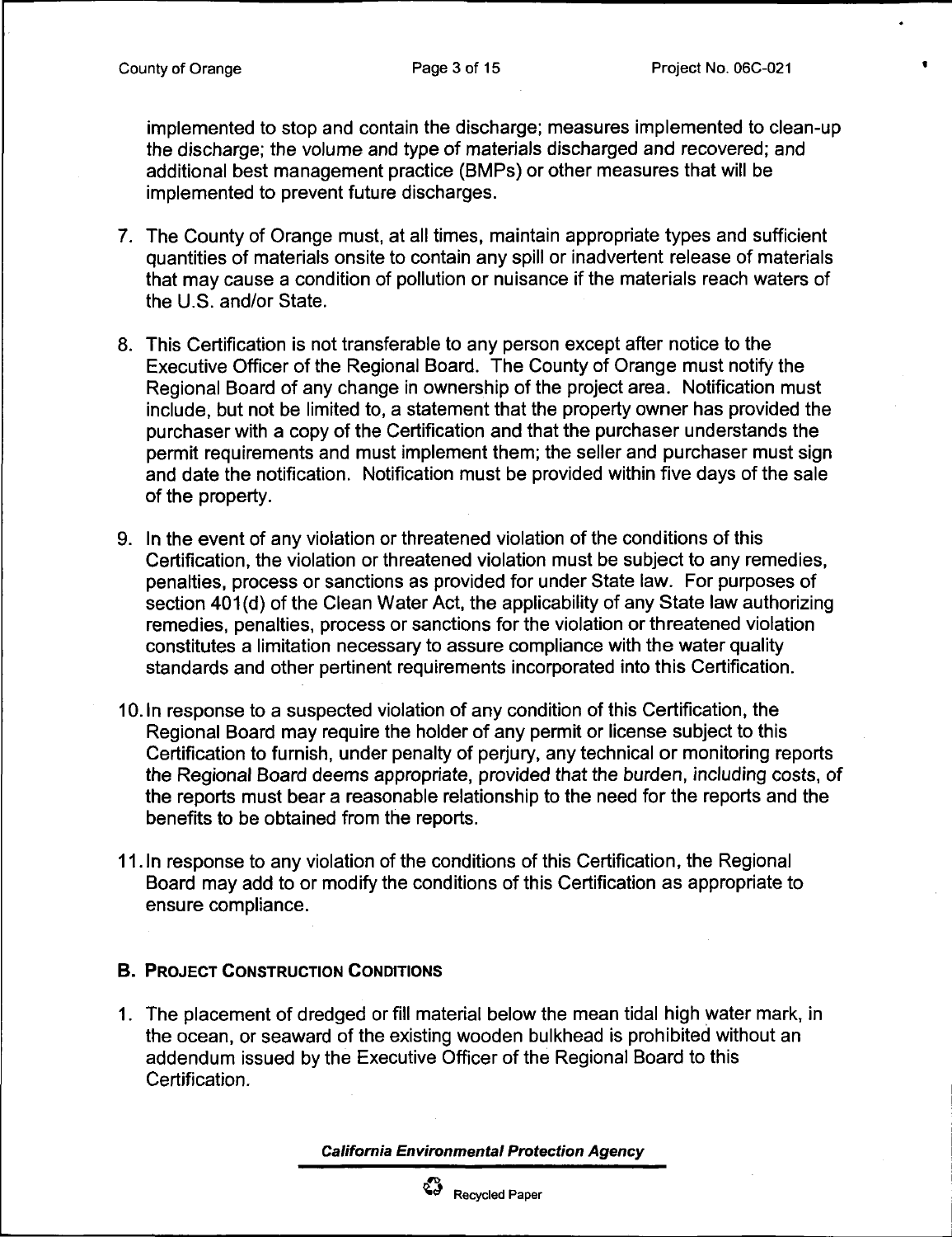- 2. Personnel Education: Prior to the start of the project, The County of Orange must educate all personnel on the requirements in this Certification, pollution prevention measures, spill response, and BMP implementation and maintenance.
- 3. Storm Drain Identification. All storm drain inlet structures within the project boundaries must be clearly marked prior to construction activities with appropriate language prohibiting non-storm water discharges.
- 4. Construction Notification. The County of Orange must notify the Regional Board in writing or email at least 10 days prior to actual start date for project construction.
- 5. Municipal Storm Water Permit. The County of Orange must comply with the requirements of Regional Board Order No. R9-2002-01 (and as reissued), the National Pollutant Discharge Elimination System Permit for Municipal Storm Water Discharges.
- 6. Construction BMPs. BMPs must be planned and implemented to prevent the discharge of materials related to the construction activity into waters of the U.S./State and the municipal storm sewer system. A construction-phase Pollution Prevention Plan shall be prepared for the project, kept on site and implemented at all times. Non-stormwater discharges of construction waste and materials into waters of the U.S./State and the municipal storm sewer system are prohibited. Stormwater and non-stormwater BMPs shall specifically address, but not be limited to, the following activities.
	- a. No activity may be conducted within ponded or flowing water, other than water extraction as proposed. Surface water within the stream channel shall be diverted around each project construction area;
	- b. Adequate containment must be provided for all stockpiles of constructionrelated materials to prevent discharges during dry and wet weather;
	- c. No runoff from equipment and vehicle washing shall be allowed to enter the stream channel or storm sewer system; and
	- d. Debris from demolition and trench activities conducted within or adjacent to the stream channel shall be prevented from entering the channel, unless an adequate stream diversion system is in place, in which case the debris shall be removed at the end of each working day or sooner if rain is predicted.
	- e. BMPs must be inspected in place prior to commencement of daily activities.
	- f. Storage and maintenance of equipment and materials must be outside of waters of the U.S./State and the channel banks.

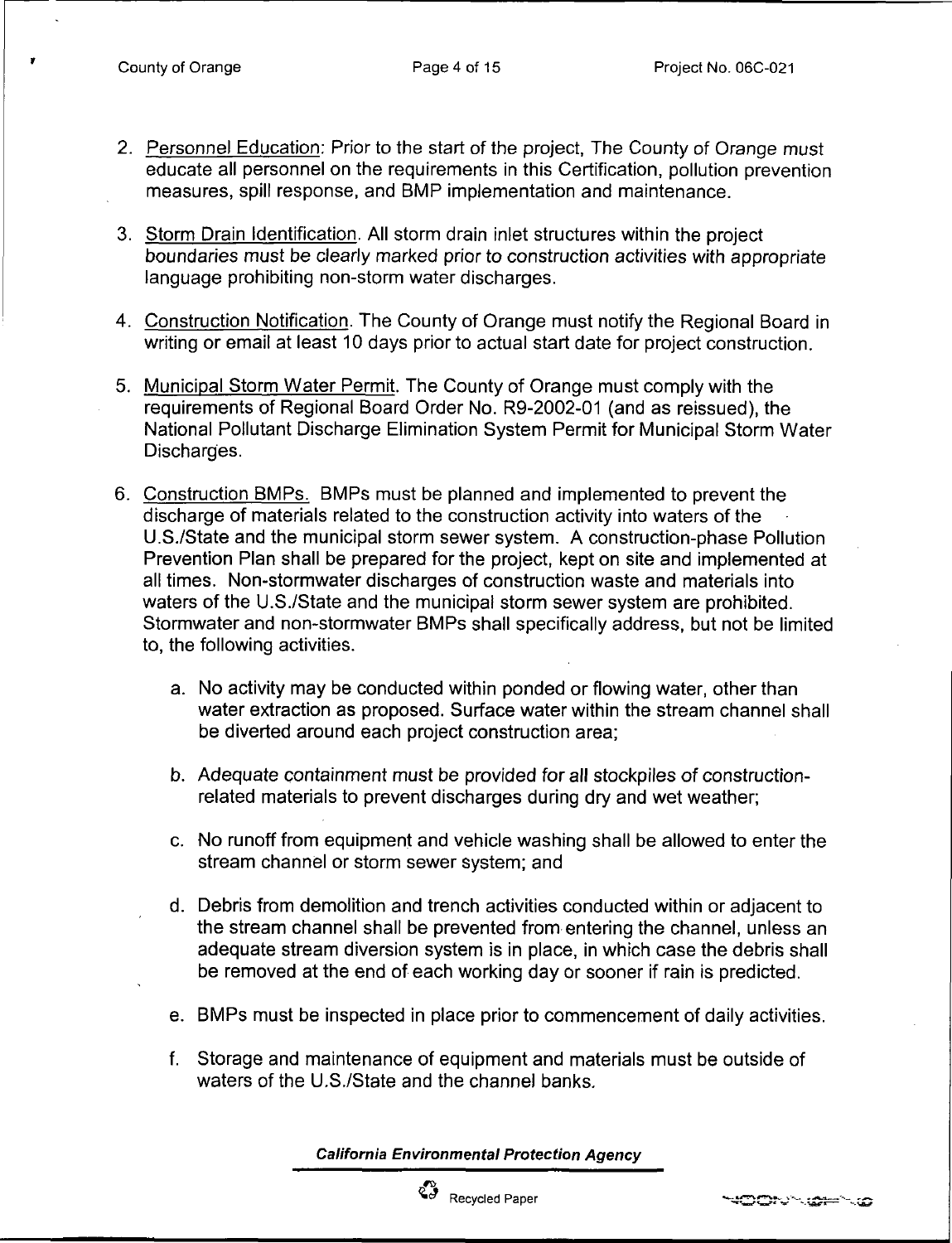$\bullet$ 

7. Any temporary dam or other artificial obstruction constructed shall only be built from materials that will cause little or no siltation or increase in suspended sediments in waters of the U.S./State.

#### C. POST CONSTRUCTION PROJECT CONDITIONS

- 1. Shoreline Discharge. The direct discharge of treated effluent to the shoreline, below the mean tidal high water mark, to the ocean, or seaward of the existing wooden bulkhead must comply with NPDES Permit requirements.
- 2. Initial Inspection. The County of Orange must inspect the facility and adjacent water body during or promptly after the first storm event forecasted to exceed 0.2 inch of precipitation in order to assess whether materials installed during project construction are negatively affecting visible water quality (e.g., turbidity, color, and debris).
- 3. Post-construction Storm Inspections. The County of Orange must inspect the facility and adjacent water body during or promptly after the first storm event of the rainy season (October through April) forecasted to exceed 0.2 inch of precipitation in order to assess whether materials installed during project construction are negatively affecting visible water quality (e.g., turbidity, color, and debris).
- 4. Downtime Inspections and Debris Removal. The County of Orange must inspect the adjacent water body during each period that the facility is shut down and the diversion berm is in place in order to determine whether the berm is causing ponding conditions (e.g, stagnant water) that threatens to cause a condition of pollution or nuisance in the downstream waters (e.g., beach pond and ocean). If the accumulated debris and organic matter covers more than 50 percent (50%) of the surface of the water extending 20 feet upstream from the berm, then the County of Orange shall remove as much of the debris and organic matter as feasible.
- 5. Operation and Maintenance. The County of Orange, or their designated party, must inspect and maintain the urban runoff treatment facility (including in-stream components) in order to prevent the discharge of waste or facility materials to waters of the State in a manner causing, or threatening to cause a condition of pollution, contamination, or nuisance as defined in California Water Code Section 13050.
	- a. Records must be kept regarding inspections and maintenance in order to assess the performance of the system and determine whether adaptations are necessary to protect receiving waters.

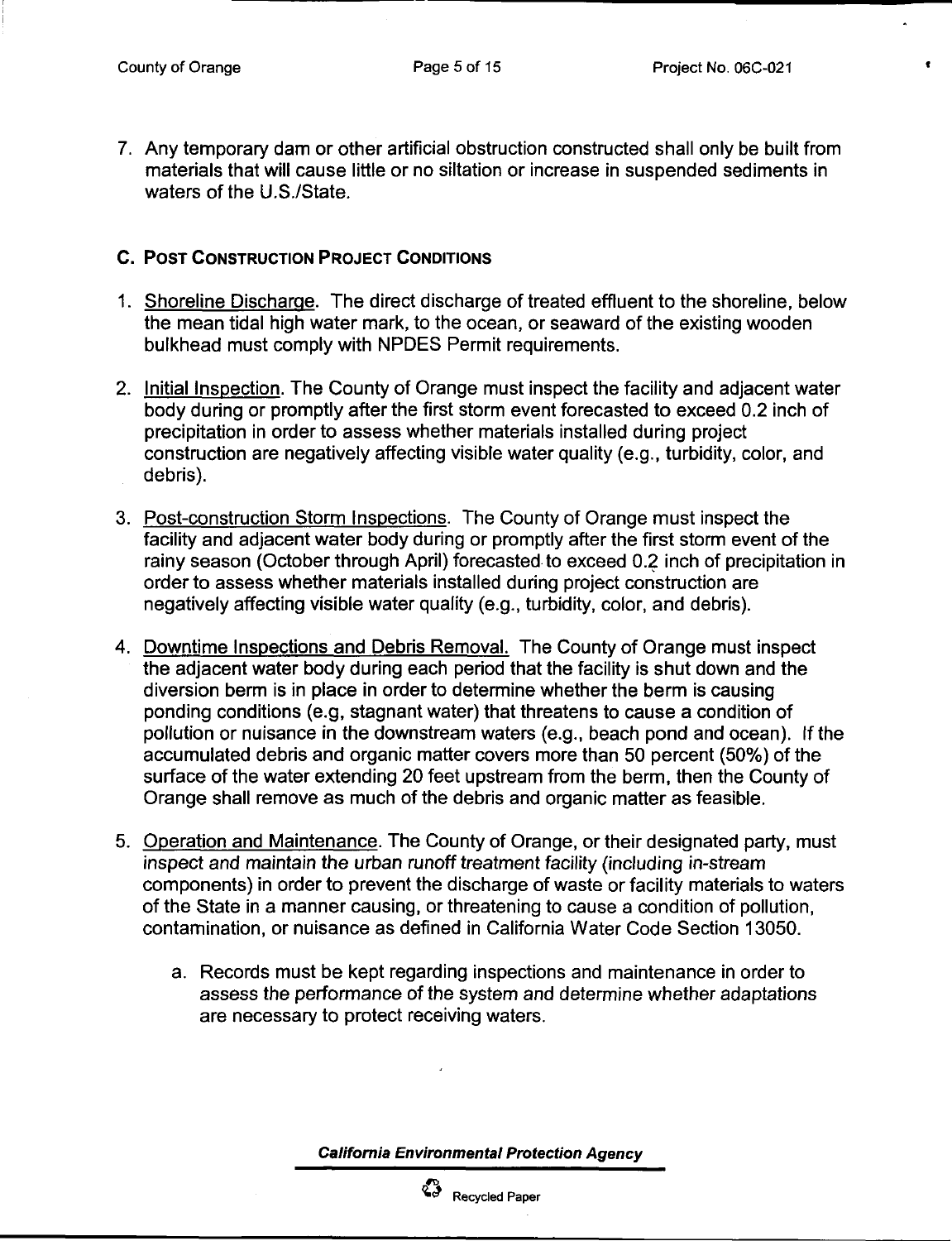- b. The County of Orange is responsible for inspection and maintenance of the urban runoff treatment facility, including in-stream components, until such responsibility is legally transferred to another entity.
- c. At the time maintenance responsibility for post-construction maintenance is legally transferred, the County of Orange must submit to the Regional Board a copy of such documentation.
- d. At the time maintenance responsibility for post-construction maintenance is legally transferred, the County of Orange must provide the transferee with a copy of a long-term maintenance plan that complies with manufacturer specifications and this Certification.
- 6. If post-project water quality data at either the shoreline or pond/lagoon (collected pursuant to Condition D or otherwise) indicates the facility discharges or facility infrastructure (e.g., berm. sump, etc.) are significantly raising the bacteria concentrations and/or causing a violation of water quality objectives, the County of Orange shall promptly modify its operations and maintenance activities to abate such effects.

#### D. COMPENSATORY MITIGATION FOR LOSS OF WATERS OF THE U.S./STATE

Compensatory habitat mitigation for permanent impacts to 22 linear feet (0.005 acre) and temporary impacts to 200 linear feet (0.005) acre, will be achieved by the restoration of 200 linear feet of sand within waters of the U.S./State that is temporarily disturbed in order to construct the project.

#### E. REPORTING

- 1. Ail information requested in this Certification is pursuant to California Water Code (CWC) section 13267. Civil liability may be administratively imposed by the Regional Board for failure to furnish requested information pursuant to CWC section 13268.
- 2. All applications, reports, or information submitted to the Regional Board must be signed and certified as follows:

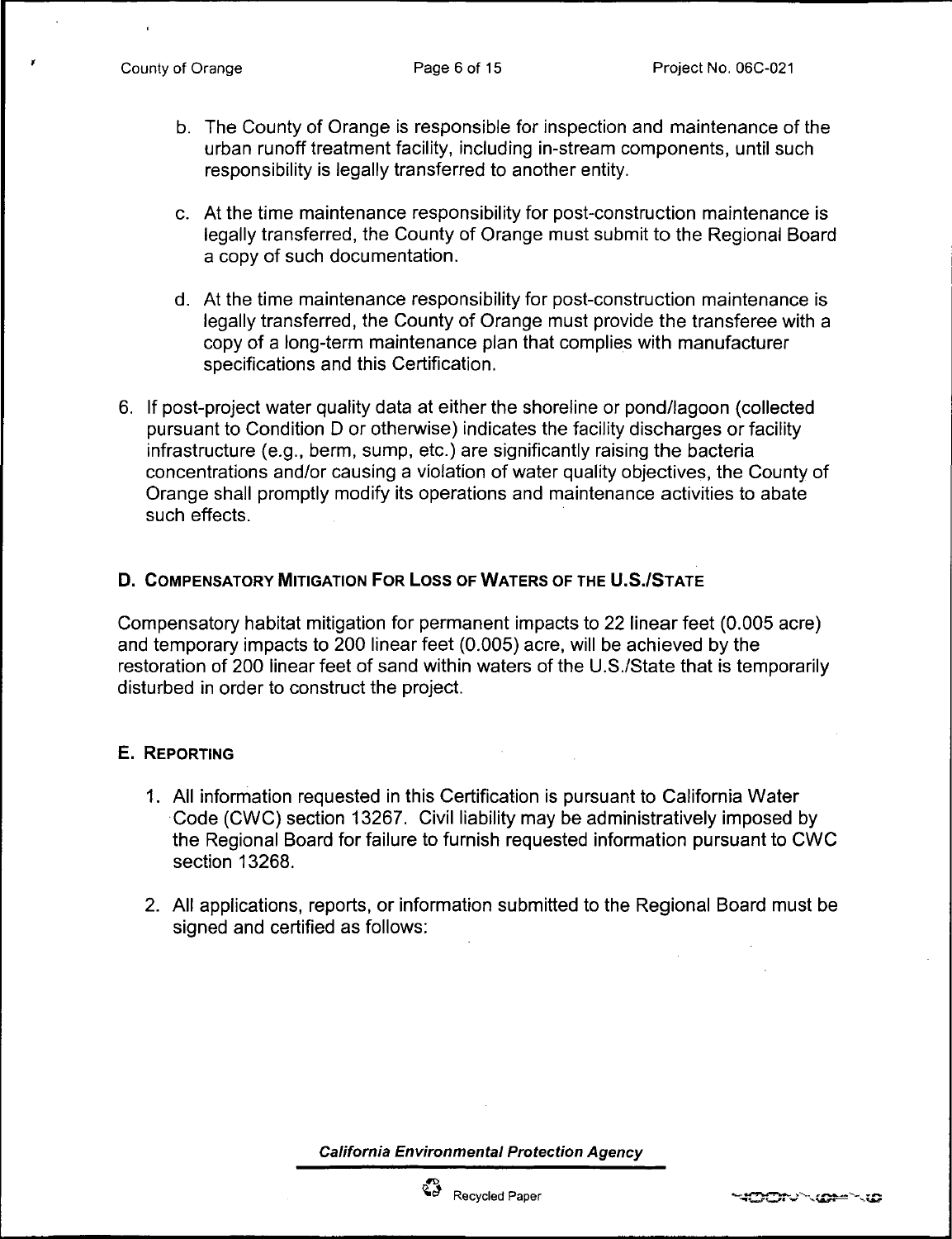7 certify under penalty of law that I have personally examined and am familiar with the information submitted in this document and all attachments and that, based on my inquiry of those individuals immediately responsible for obtaining the information, I believe that the information is true, accurate, and complete. I am aware that there are significant penalties for submitting false information, including the possibility of fine and imprisonment."

3. The County of Orange must submit reports required under this Certification, or other information required by the Regional Board, to:

Executive Officer California Regional Water Quality Control Board San Diego Region Attn: 401 Certification; Project No. 06C-021 9174 Sky Park Court, Suite 100 San Diego, California 92123

#### PUBLIC NOTIFICATION OF PROJECT APPLICATION:

On March 21, 2006 receipt of the project application was posted on the Regional Board web site to serve as appropriate notification to the public.

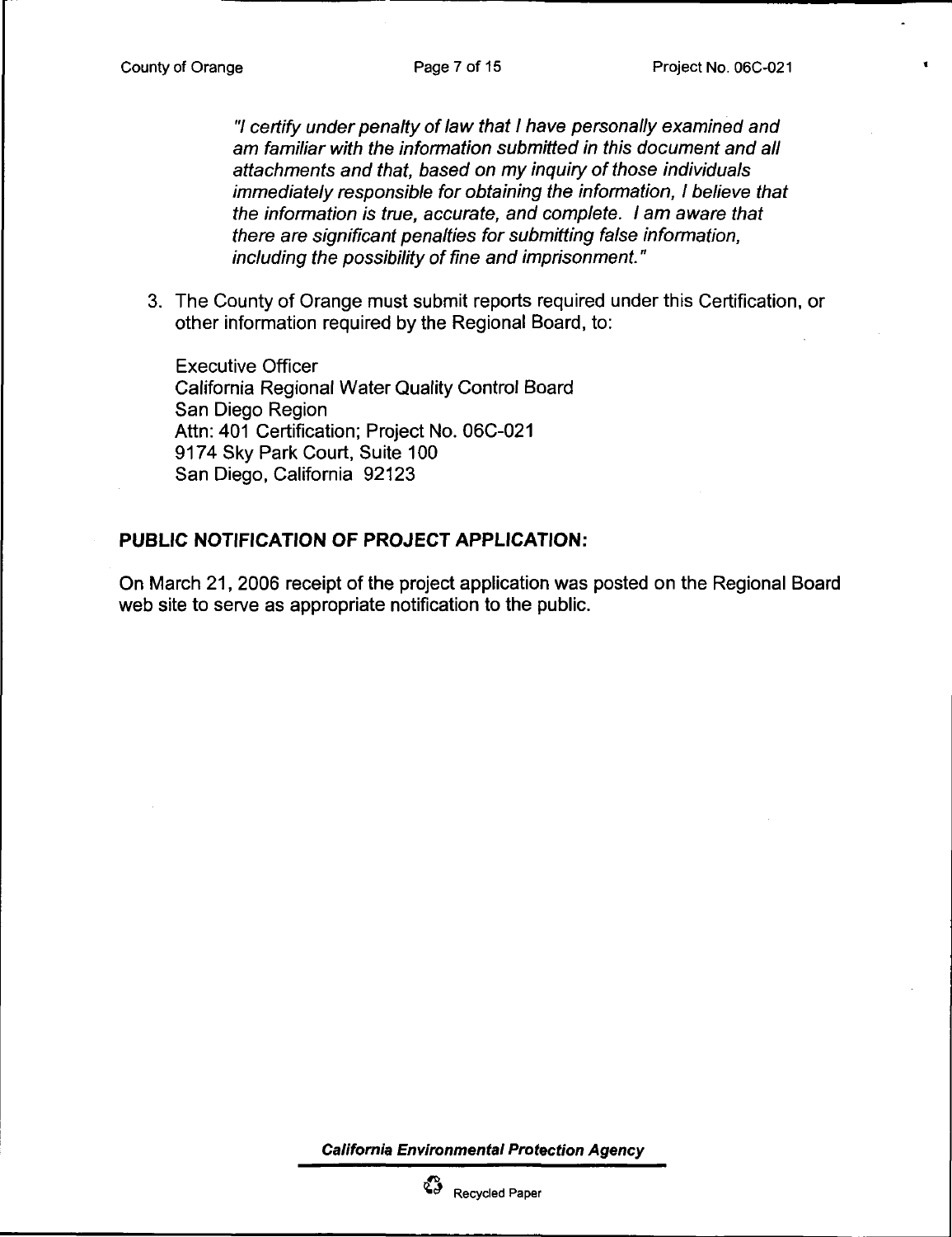#### REGIONAL WATER QUALITY CONTROL BOARD CONTACT PERSON:

Jeremy Haas California Regional Water Quality Control Board, San Diego Region 9174 Sky Park Court, Suite 100 San Diego. CA 92123 858-467-2735, [jhaas@waterboards.ca.gov](mailto:jhaas@waterboards.ca.gov)

### WATER QUALITY CERTIFICATION:

I hereby certify that the proposed discharge from the **Prima Deshecha Outlet and** Poche Beach Structural Best Management Practice Treatment System Project (Project No. 06C-021) will comply with the applicable provisions of sections 301 ("Effluent Limitations"). 302 ("Water Quality Related Effluent Limitations"), 303 ("Water Quality Standards and Implementation Plans"), 306 ("National Standards of Performance"), and 307 ("Toxic and Pretreatment Effluent Standards") of the Clean Water Act. This discharge is also regulated under California Regional Water Quality Control Board, San Diego Region, Waiver of Waste Discharge Requirements (Waiver Policy) No. 17. Please note that this waiver is conditional and, should new information come to our attention that indicates a water quality problem, the Regional Board may issue waste discharge requirements at that time.

Except insofar as may be modified by any preceding conditions, all Certification actions are contingent on (a) the discharge being limited and all proposed mitigation being completed in strict compliance with the applicants' project description and/or on the attached Project Information Sheet, and (b) on compliance with all applicable requirements of the Regional Water Quality Control Board's Water Quality Control Plan (Basin Plan).

JOHN H. ROBERTUS Executive Officer Regional Water Quality Control Board

- Attachments: 1. Project Information
	- 2. Distribution List
	- 3. Location Map
	- 4. Site Map
	- 5. Site Photographs

2/May, 2607

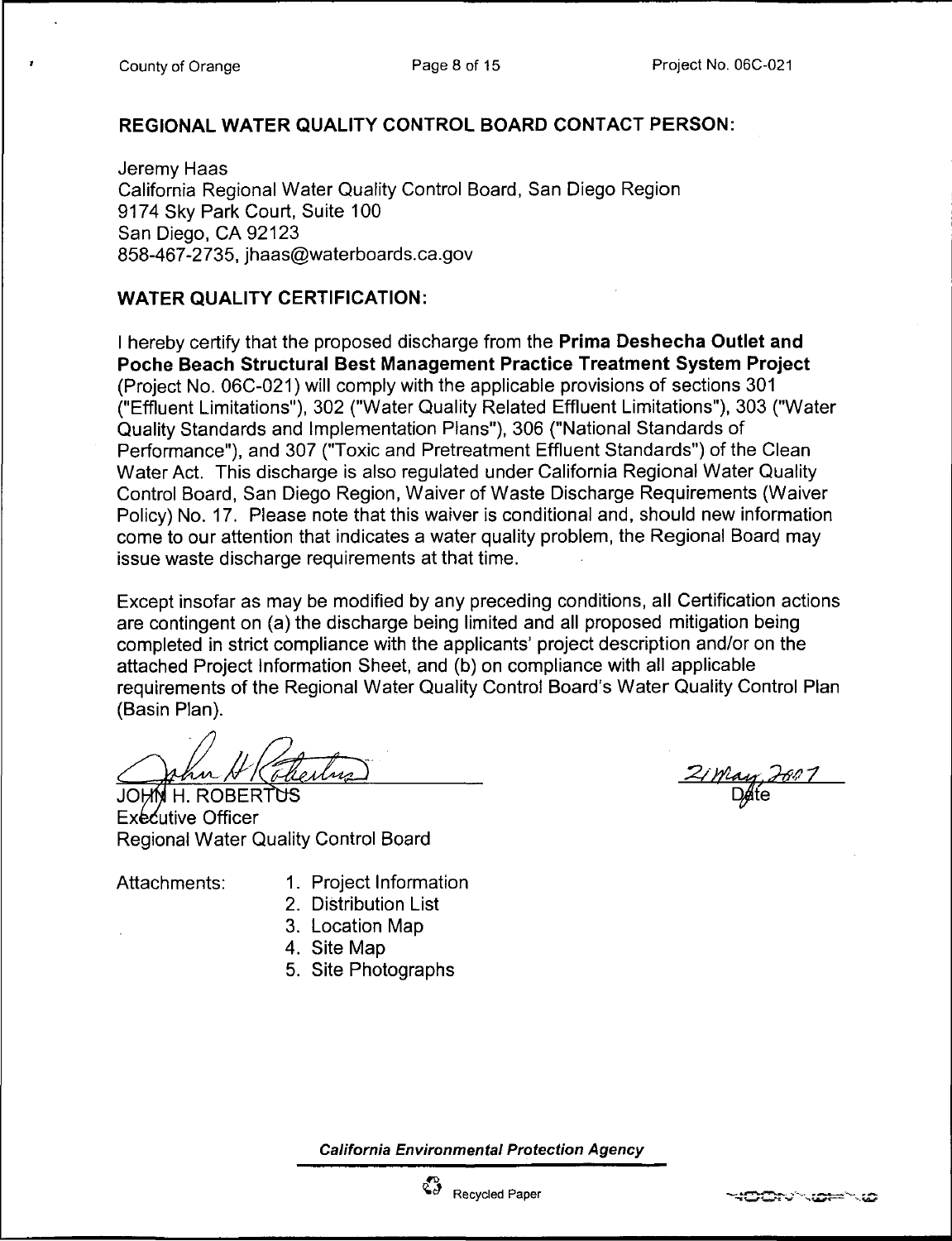$\ddot{\phantom{0}}$ 

 $\bar{\mathbf{t}}$ 

## ATTACHMENT 1 PROJECT INFORMATION

| Applicant:                    | Nardy Drew, Chief of Regulatory Permits<br>County of Orange, Resources and Development Management<br>P.O. Box 4048<br>Santa Ana, CA 92702-4048<br>714-834-2340<br>nardy.drew@rdmd.ocgov.com                                                                                                                                                                                                                                                                                                                                                                                                                        |
|-------------------------------|--------------------------------------------------------------------------------------------------------------------------------------------------------------------------------------------------------------------------------------------------------------------------------------------------------------------------------------------------------------------------------------------------------------------------------------------------------------------------------------------------------------------------------------------------------------------------------------------------------------------|
| Applicant<br>Representatives: | n/a                                                                                                                                                                                                                                                                                                                                                                                                                                                                                                                                                                                                                |
| Project Name:                 | Prima Deshecha Outlet and Poche Beach Structural Best<br>Management Practice Treatment System Project (Project No.<br>06C-021)                                                                                                                                                                                                                                                                                                                                                                                                                                                                                     |
| Project Location:             | The proposed project is located at the mouth of Prima Deshecha<br>Creek at Poche Beach in the Cities of San Clemente and Dana<br>Point (Attachment 3).<br>Lat 3326'37" Long 11738'38"                                                                                                                                                                                                                                                                                                                                                                                                                              |
| Type of Project:              | Urban runoff treatment facility                                                                                                                                                                                                                                                                                                                                                                                                                                                                                                                                                                                    |
| <b>Project Description:</b>   | The proposed project would collect, filter, and disinfect dry-weather<br>flows in Prima Deshecha Creek at Poche Beach (Attachment 4).<br>Treated effluent would be discharged to the existing lagoon at<br>Poche Beach. Three to ten percent of the effluent would be<br>discharged to the sanitary sewer as filter backwash. The facility will<br>be sized to process a peak flow of 800 gallons per minute (1.78 cfs,<br>1.15 MGD).                                                                                                                                                                              |
|                               | Waste discharge requirements are waived for the discharge of<br>dredged and/or fill material necessary to construct the project<br>infrastructure. This waiver does not apply to the discharge of<br>effluent from the treatment facility. The County of Orange must<br>obtain an individual National Pollutant Discharge Elimination<br>System (NPDES) Permit for the discharge of the treated effluent to<br>waters of the U.S. from the proposed facility.                                                                                                                                                      |
|                               | The project purpose is to reduce concentrations of fecal indicator<br>bacteria at the beach. The County of Orange is concerned that<br>regrowth of bacteria may occur within the lagoon to an extent that<br>would threaten the REC-1 objective at the shoreline. This threat<br>may be lessened by a concurrent proposal by the County of<br>Orange to routinely excavate sand material that forms a berm<br>across the lagoon mouth. Elimination of the berm may decrease<br>residence time and regrowth in the lagoon. The State Water Board<br>is currently processing that application for 401 Certification. |
|                               | <b>California Environmental Protection Agency</b>                                                                                                                                                                                                                                                                                                                                                                                                                                                                                                                                                                  |



 $\overset{\bullet}{\bullet}$  Recycled Paper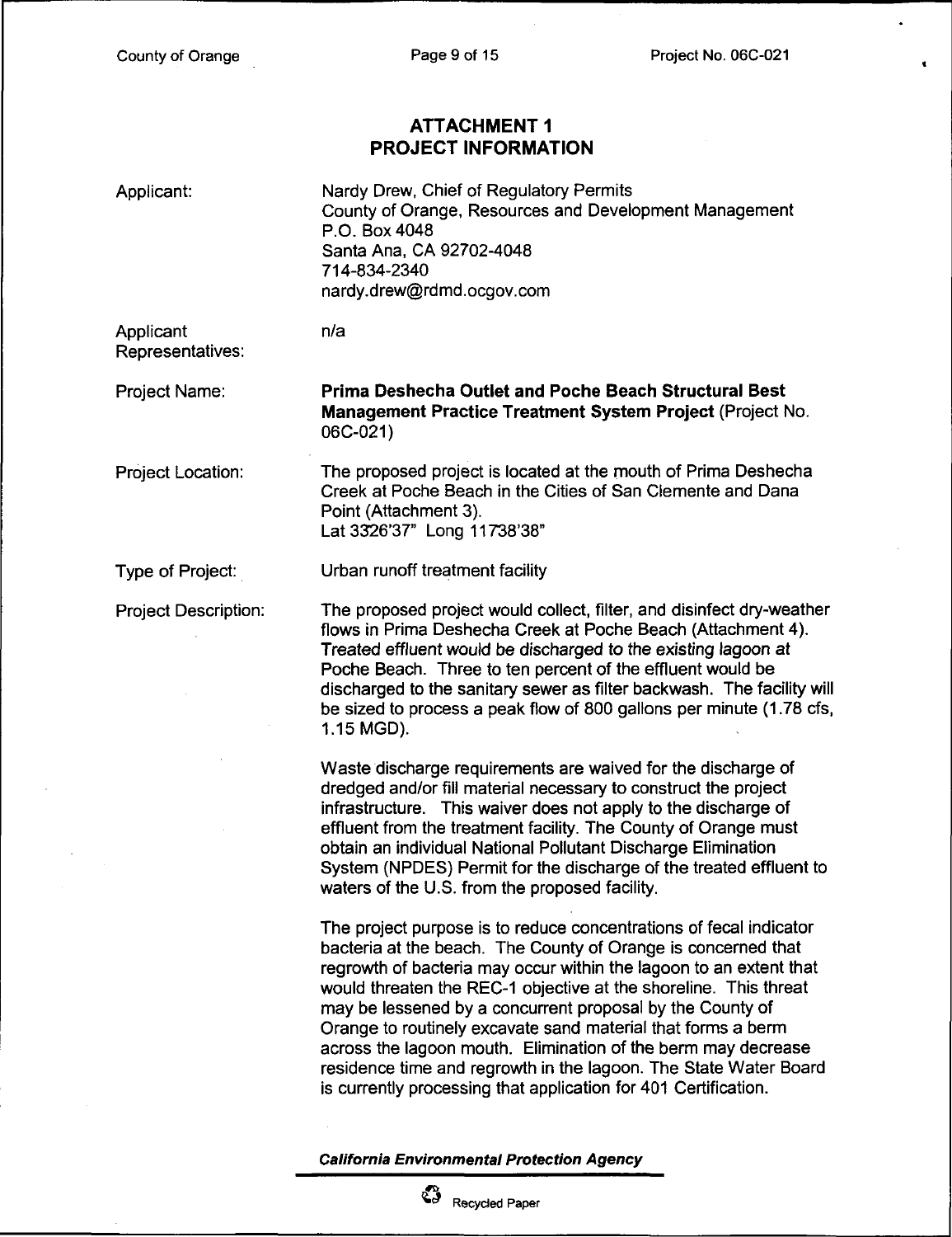If fecal indicator bacteria levels at the Poche Beach shoreline continue to exceed REC-1 water quality objectives because of bacteria regrowth within the lagoon, then the County of Orange intends to request an addendum, if necessary, to discharge treated effluent to the shoreline at the mean high tide line (Attachment 5, Figure 1).

Current data indicates that treated effluent may contain metal concentrations substantially higher than the six-month median numeric criteria in the Ocean Plan. This Certification does not include water quality monitoring requirements. An individual NPDES permit is expected to establish water quality monitoring requirements.

The treatment facility will be located on a newly constructed concrete pad on uplands within the railroad right-of-way adjacent to the creek. The project will install an inflatable rubber dam within the creek, between Coast Highway (a.k.a. El Camino Real) and the railroad bridge, to direct water from the channel into a newlyconstructed wet well (see Attachment 4). The dam will also prevent sea water from entering the treatment system. The dam will be deflated when rain is anticipated.

A wet well will be constructed adjacent to the existing concrete channel wall. Two submersible pumps will be located within the wet well. Water will be pumped from the wet well to media filtration tanks located on the concrete pad. Filtered water will then pass through ultraviolet disinfection and discharged through the effluent pipe.

Maintenance is expected to be intensive and cost approximately \$250,000 per year. Bi-weekly maintenance will consist of removing algae and trash from screens within the channel and wet well.

The project has received funding from the State Water Resources Control Board Clean Beach Initiative program (agreement no. 06-130-550)

Federal Agency/Permit: U.S. Army Corps of Engineers §404 NWP 7 for outfall structures, NWP 33 for Temporary Construction, Access, and Dewatering. and NWP 18 for Minor Discharges. The permit will expire two years from issuance.

Other Required Regulatory Approvals: California Coastal Commission coastal development permit is expected to be considered at the Commission's June 2006 meeting.

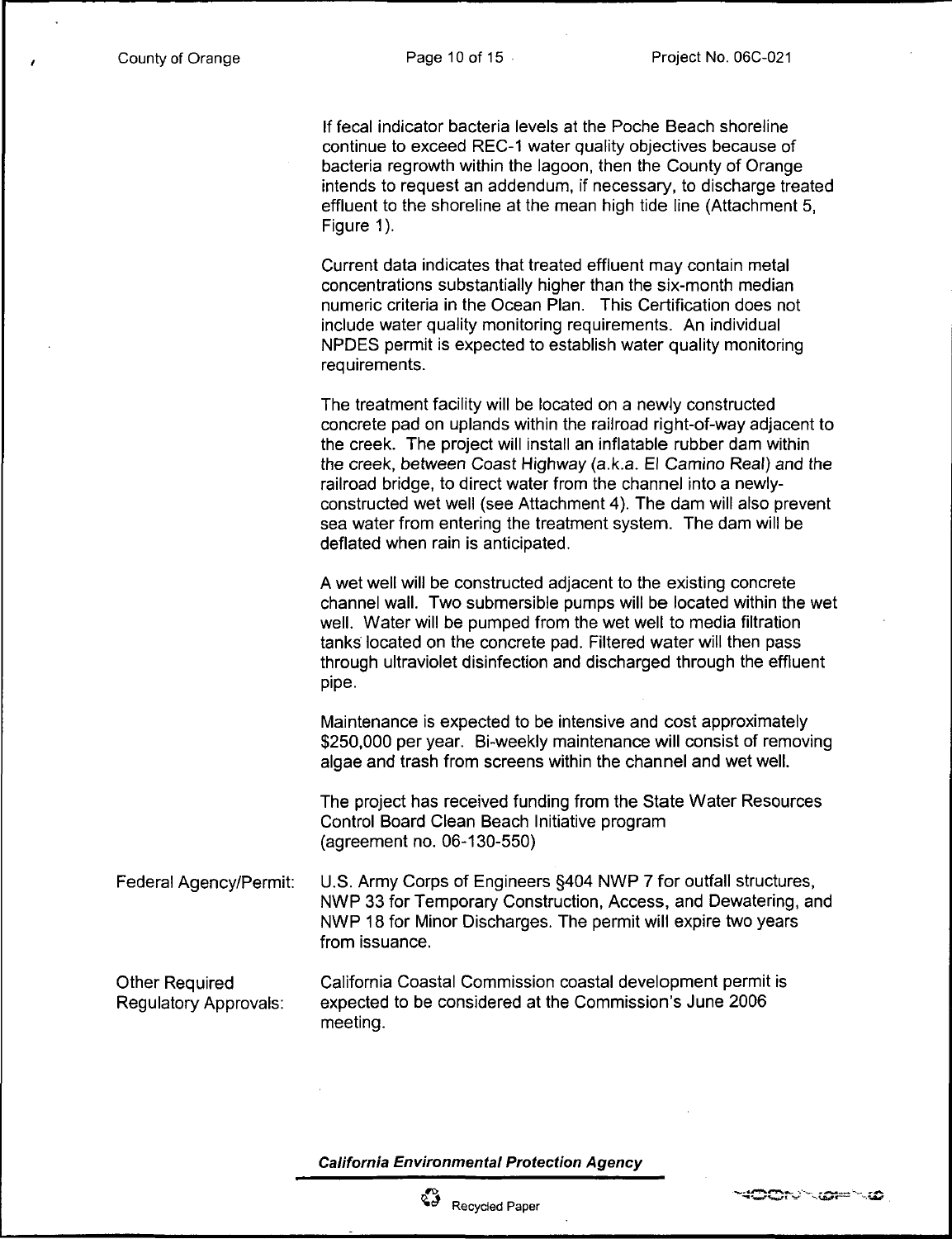$\mathcal{A}^{\mathcal{A}}$ 

 $\bullet$ 

 $\mathbf{r}^{\left(1\right)}$ 

| California Environmental<br>Quality Act (CEQA)<br>Compliance:                       | The County of Orange issued a Mitigated Negative Declaration for<br>the proposed project on December 17, 2002.<br>SCH No. 2002091129                                                                                                                                                                |
|-------------------------------------------------------------------------------------|-----------------------------------------------------------------------------------------------------------------------------------------------------------------------------------------------------------------------------------------------------------------------------------------------------|
| Receiving Water:                                                                    | Prima Deshecha Channel and Pacific Ocean (HSA 901.30)                                                                                                                                                                                                                                               |
| Impacted Waters of the<br><b>United States:</b>                                     | Temporary:<br>Streambed: 200 linear feet (0.005 acre)<br>Permanent:<br>Streambed: 22 linear feet (0.005 acre)                                                                                                                                                                                       |
| Dredge Volume:                                                                      | Up to 20 cubic yards                                                                                                                                                                                                                                                                                |
| <b>Related Projects</b><br>Implemented/to be<br>Implemented by the<br>Applicant(s): | 1. The County of Orange currently conducts excavation and<br>dredging activities at the mouth of the creek to lower water levels in<br>the lagoon and protect adjacent property. A 401 Certification was<br>issued by the State Water Board for that activity. (Regional Board<br>file no. 02C-077) |
|                                                                                     | 2. The County of Orange has applied to the State Water Board to<br>renew the berm dredging and excavation activities. That<br>application is pending.                                                                                                                                               |
|                                                                                     | 3. The Regional Board issued a 401 Certification (no. 02C-124) on<br>February 11, 2003 for a previous version of the ultraviolet<br>disinfection project proposal.                                                                                                                                  |
| Compensatory<br>Mitigation:                                                         | Streambed: restoration of temporary impacts                                                                                                                                                                                                                                                         |
| <b>Best Management</b><br>Practices (BMPs):                                         | The County will implement a construction storm water management<br>plan in accordance with its local ordinances. Water will be diverted<br>around active construction areas. No stockpiles will be located on-<br>site.                                                                             |
| <b>Public Notice:</b>                                                               | On March 21, 2006 receipt of the project application was posted on<br>the Regional Board web site to serve as appropriate notification to<br>the public.                                                                                                                                            |
| Inspection:                                                                         | Site inspections were conducted on April 27, 2007                                                                                                                                                                                                                                                   |
| Fees:                                                                               | <b>Total Due:</b><br>\$1,600<br>\$1,600 (Check Nos.01-8069328 and 007275)<br><b>Total Paid:</b>                                                                                                                                                                                                     |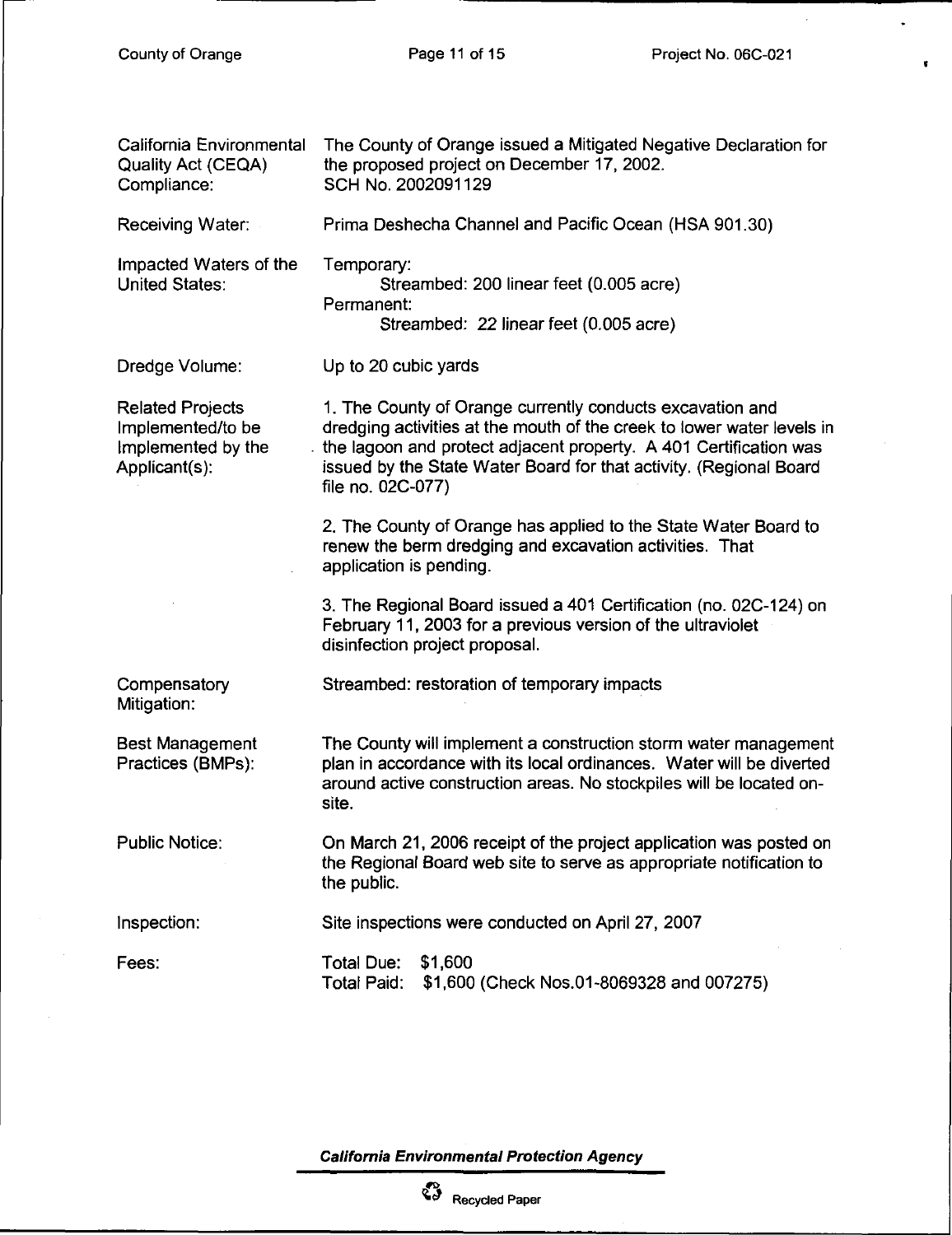#### ATTACHMENT 2 DISTRIBUTION LIST

Forrest Vanderbilt [email only] U.S. Army Corps of Engineers Regulatory Branch P.O. Box 532711 Los Angeles, CA 90053-2325

State Water Resources Control Board [email only] Division of Water Quality 401 Water Quality Certification and Wetlands Unit Attn: Bill Orme P.O. Box 100 Sacramento. CA 95812-0100

Tim Vendlinsky [email only] Wetlands Regulatory Office U.S. Environmental Protection Agency, Region 9 75 Hawthorne Street San Francisco, CA 94105

Laura Peters [email only] State Water Resources Control Board Division of Water Quality Clean Beach Initiative Program

Donal S. Russell, General Manager [email only] Capistrano Bay Community Services District 35000 Beach Road Capistrano Beach, CA 92624

Richard Gardner, Director, [email only] South Coast Water District; 31592 West Street; Laguna Beach. CA 92652

Mike Dunbar, Executive Director, [email only] South Coast Water District; 31592 West Street; Laguna Beach, CA 92652

California Environmental Protection Agency



Recycled Paper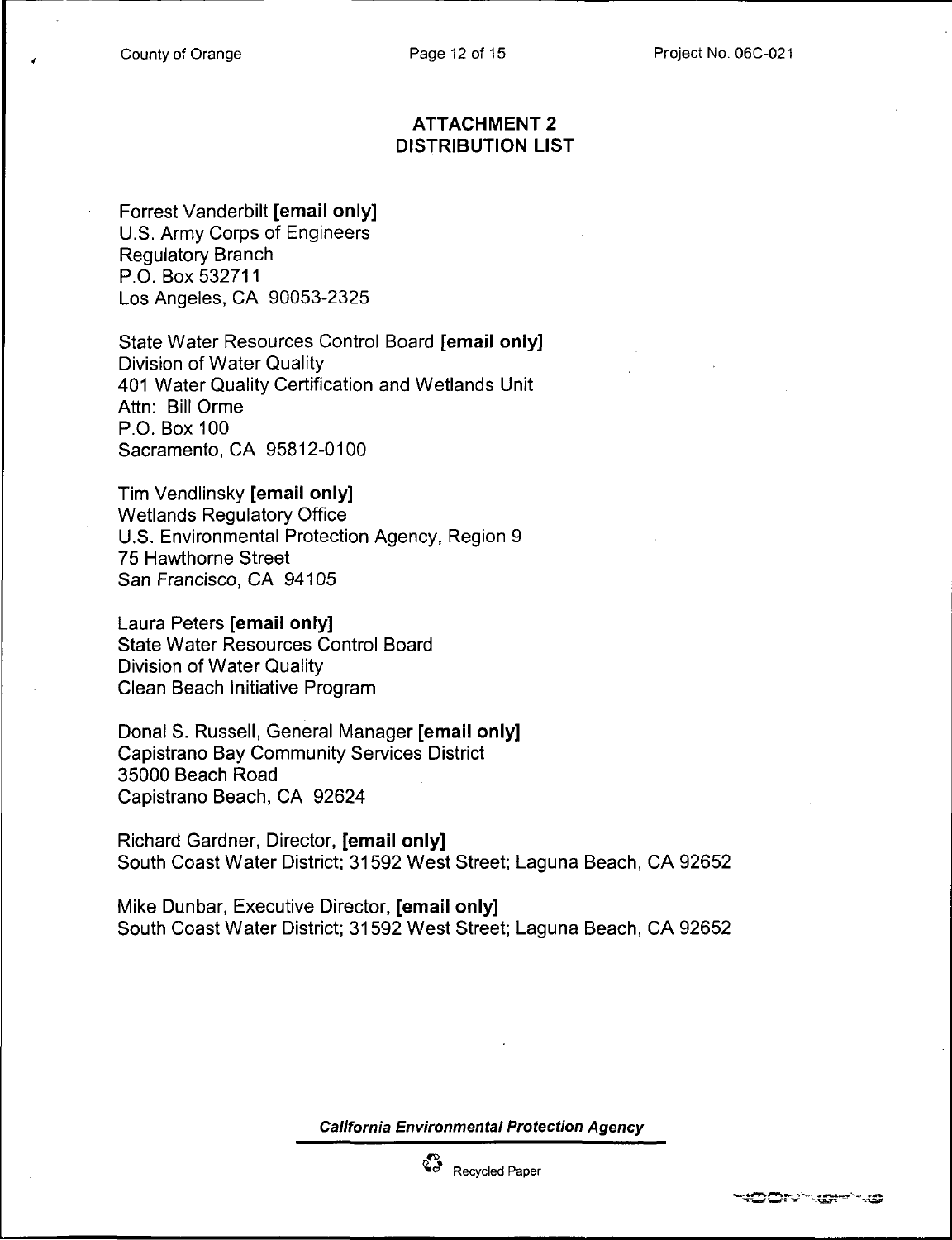## ATTACHMENT 3 PROJECT LOCATION

The proposed project is located (arrow) in the County of Orange at the border of the Cities of San Clemente and Dana Point near the intersection of Camino Capistrano and Pacific Coast Highway. The location is where Prima Deshecha Channel reaches Poche Beach.



California Environmental Protection Agency



 $\begin{array}{cc} \mathbb{C}^2 & \mathbb{R}^2 \end{array}$  Recycled Paper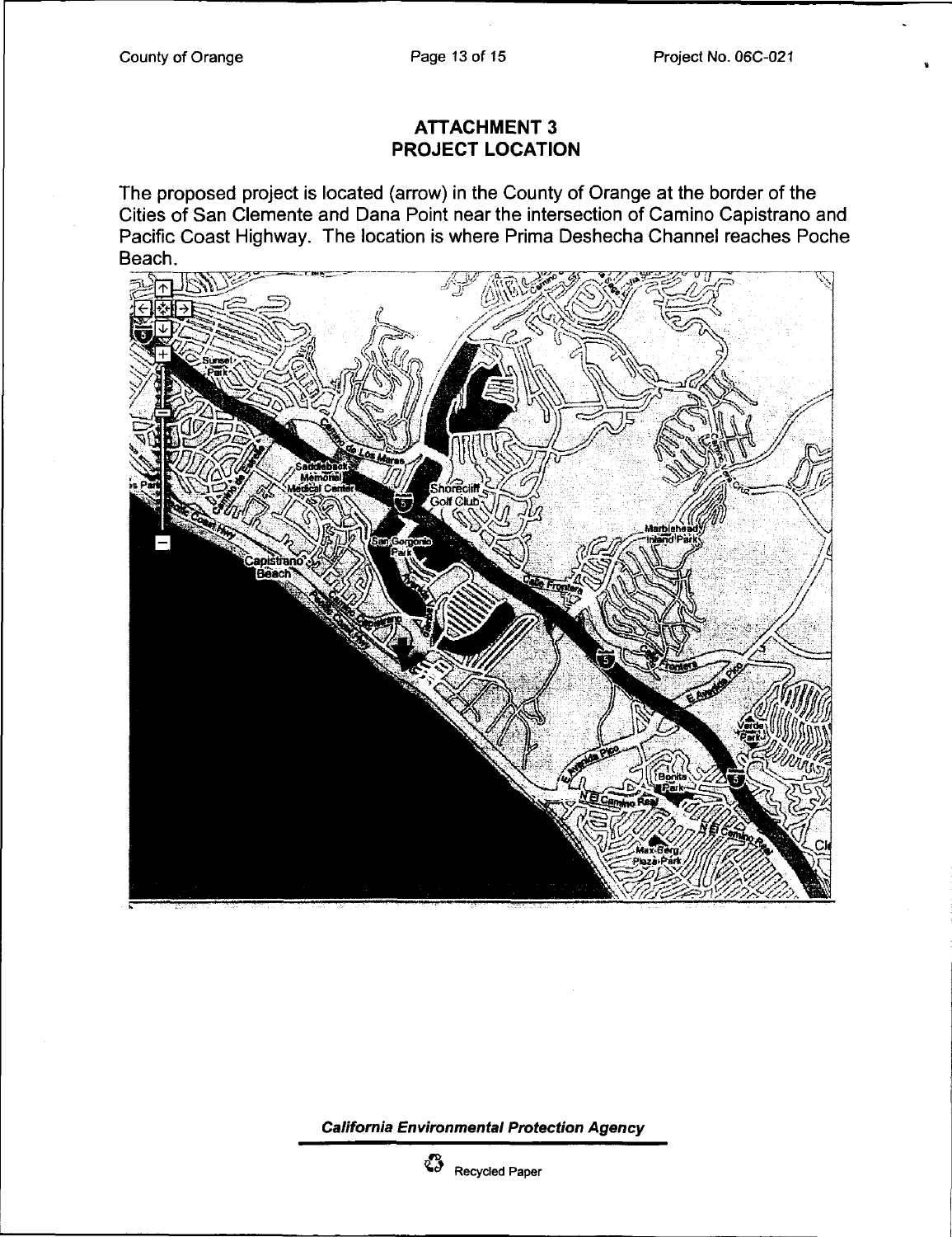#### ATTACHMENT 4 SITE MAP